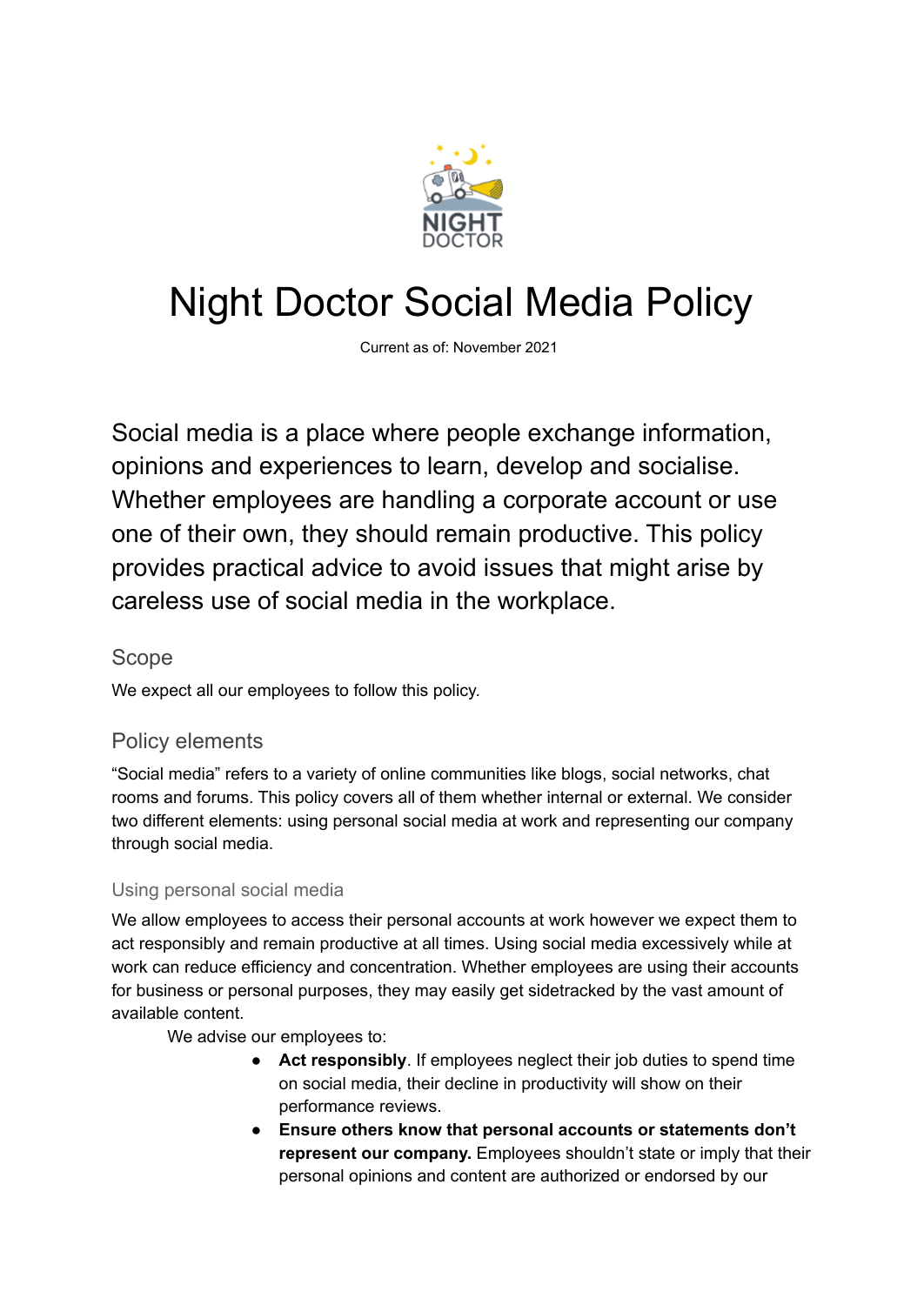company. We advise using a disclaimer such as "opinions are my own" to avoid misunderstandings.

- **Avoid sharing intellectual property like trademarks on a personal account without approval**. Confidentiality policies and laws always apply.
- **Avoid any defamatory, offensive or derogatory content**. It may be considered as a violation of our company's anti-harassment policy, if directed towards colleagues, clients or partners.

#### **Representing our company.**

Some employees represent our company by handling corporate social media accounts or speak on our company's behalf. We expect them to act carefully and responsibly to protect our company's image and reputation.

Employees should:

- **Be respectful, polite and patient, when engaging in conversations on our company's behalf.** They should be extra careful when making declarations or promises towards customers and stakeholders
- **Avoid speaking on matters outside their field of expertise when possible.** Everyone should be careful not to answer questions or make statements that fall under somebody else's responsibility
- **● Follow our confidentiality policy and data protection policy and observe laws on copyright, trademarks, plagiarism and fair use**
- **● Do not release any information on social media unless approved by Night Doctor Management**
- **Avoid deleting or ignoring comments for no reason.** They should listen and reply to criticism.
- **● Never post discriminatory, offensive or libelous content and commentary**
- **● Correct or remove any misleading or false content as quickly as possible**

### Disciplinary Consequences

If employees do not follow the guidelines within this policy it may lead to disciplinary action including termination. Examples of non-conformity with the employee social media policy include but are not limited to:

- Disregarding job responsibilities and deadlines to use social media
- Disclosing confidential information through personal or corporate accounts
- Directing offensive comments towards other members of the online community
- Posting derogatory comments about Night Doctor or Night Doctor Staff